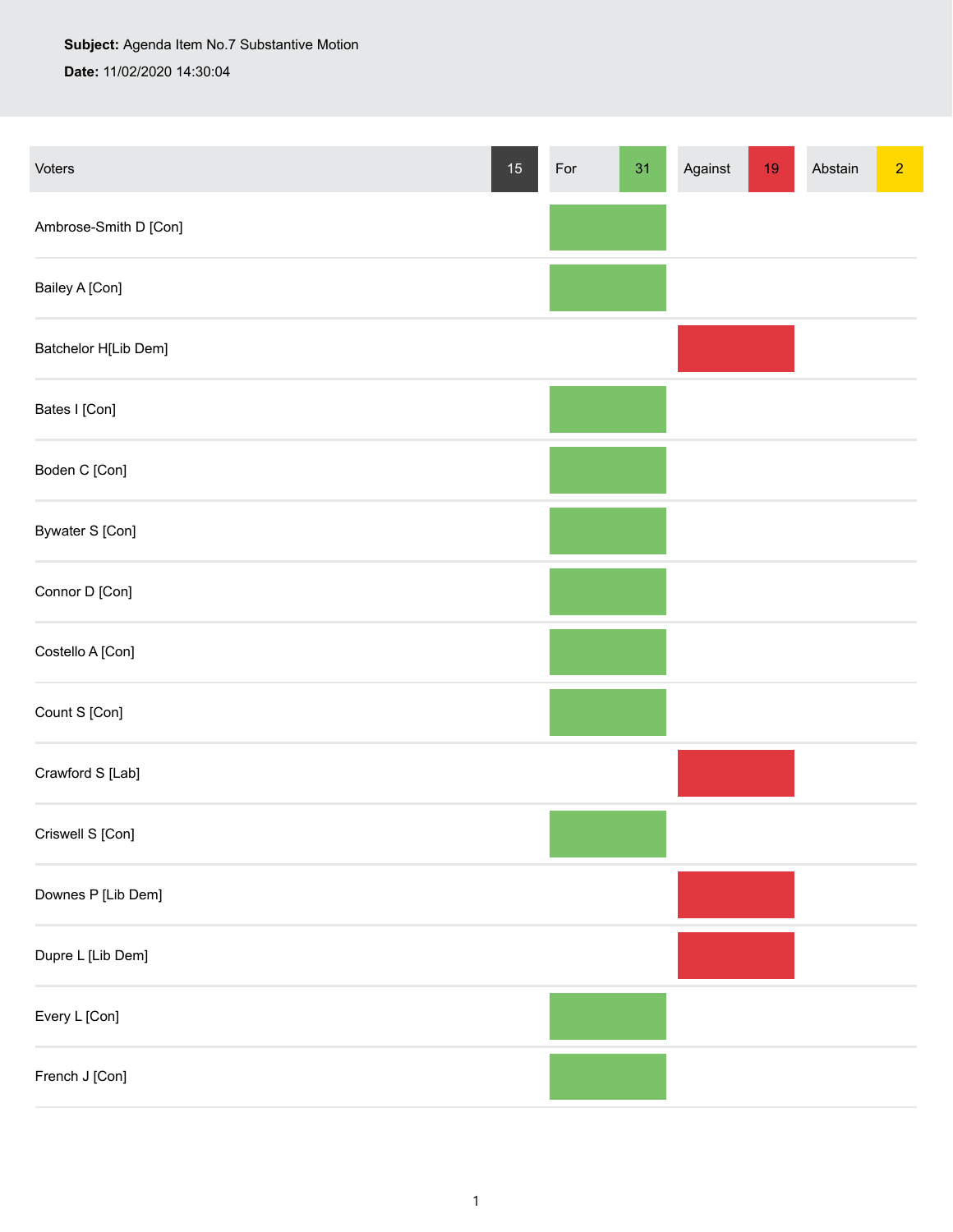## **Subject:** Agenda Item No.7 Substantive Motion **Date:** 11/02/2020 14:30:04

| Voters               | $15\,$ | For | 31 | Against | $19$ | Abstain | $\overline{2}$ |
|----------------------|--------|-----|----|---------|------|---------|----------------|
| Fuller R [Con]       |        |     |    |         |      |         |                |
| Gardener I [Con]     |        |     |    |         |      |         |                |
| Giles D [Ind.]       |        |     |    |         |      |         |                |
| Goldsack M [Con]     |        |     |    |         |      |         |                |
| Gowing J [Con]       |        |     |    |         |      |         |                |
| Harford L [Con]      |        |     |    |         |      |         |                |
| Harrison N [Lib Dem] |        |     |    |         |      |         |                |
| Hay A [Con]          |        |     |    |         |      |         |                |
| Hickford R [Con]     |        |     |    |         |      |         |                |
| Howell M [Con]       |        |     |    |         |      |         |                |
| Hudson P [Con]       |        |     |    |         |      |         |                |
| Hunt W [Con]         |        |     |    |         |      |         |                |
| Jenkins D [Lib Dem]  |        |     |    |         |      |         |                |
| Jones L [Lab]        |        |     |    |         |      |         |                |
| Kavanagh N [Lab]     |        |     |    |         |      |         |                |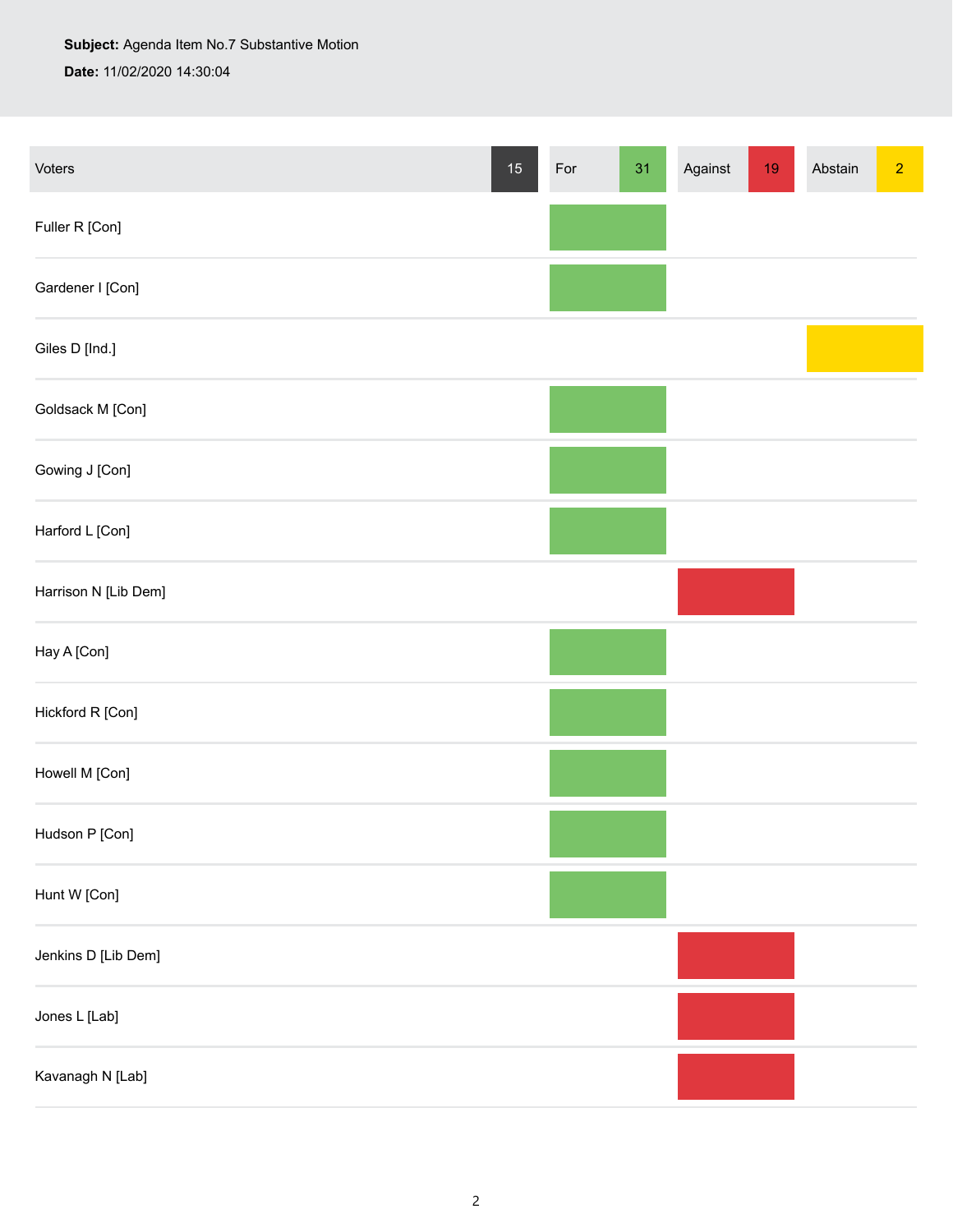## **Subject:** Agenda Item No.7 Substantive Motion **Date:** 11/02/2020 14:30:04

Voters 15 For 31 Against 19 Abstain 2 Against 19 Abstain 2 Against 19 Abstain 2 Against 19 Abstain 2 Against 19 Abstain 2 Against 19 Abstain 2 Against 19 Abstain 2 Against 19 Abstain 2 Against 19 Abstain 2 Against 19 Absta Kindersley S [Lib Dem] King S [Con] Manning I [Lib Dem] McGuire M [Con] Meschini E [Lab] Nethsingha L [Lib Dem] Nieto L [Con] Reynolds K [Con] Richards C [Lab] Rogers T [Con] Sanderson T [Ind] Schumann J [Con] Scutt J [Lab] Shellens M [Lib Dem] Shuter M [Con]